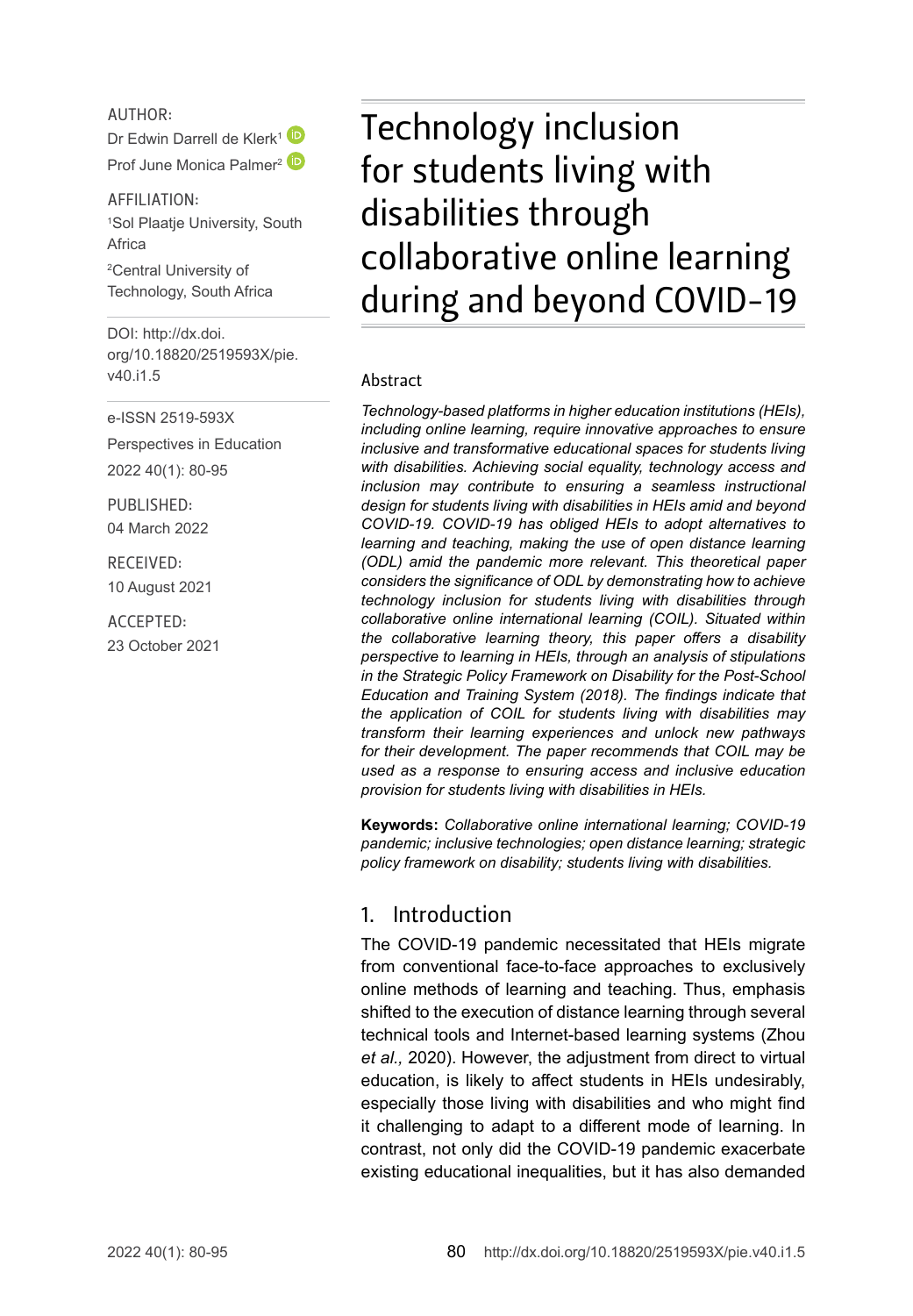innovative ways for students to collaborate with peers at any time and in any part of the world through learning methods such as COIL (Dhawan, 2020; Liguori & Winkler, 2020).

COIL is considered a learning system that promotes virtual collaboration on a mutually beneficial project between students (and lecturers) from two geographically and culturally distinct areas (Appiah-Kubi & Nichwitz, 2020). This virtual mobility creates a socially varied computer-generated setting for online collaboration where students can enhance and explore their personal abilities as well as develop their intercultural proficiency skills (Rubin, 2015).

Appiah-Kubi and Annan (2020) investigated the participation of engineering technology students from Ghana and the University of Deyton, respectively in an 8-week COIL programme, who differed in terms of language, culture and geographical regions. In this comparative study the students from the respective universities recounted that the teamwork was either effective or remarkably effective. Similarly, King de Ramirez (2021) explored a COIL project among campus students, registered in HEIs, situated in the Arizona-Sonora Megaregion. The results indicated that students revealed international citizenship abilities such as the capacity to analyse intercontinental associations as well as global interconnectedness.

Notwithstanding the fact that the above studies made contributions to university students' ability to participate in COIL activities, the current study focuses on advancing COIL and technology inclusion for students living with disabilities, during and beyond the pandemic. In this regard, UNESCO proposes that, "[n]etworking among universities and institutions of higher learning in developed and developing countries should be promoted" (1994:28). When HEIs would develop the skills of students living with disabilities, they may be in a position to offer a desirable environment for participation and achievement at an international level. The central question that this paper addresses is: *How may HEIs achieve technology inclusion for students living with disabilities through collaborative online international learning (COIL) during and beyond COVID-19?* 

In an attempt to provide answers to the aforementioned question to offer a disability perspective to learning in HEIs, we analysed stipulations in the Strategic Policy Framework on Disability for the Post-School Education and Training System (Republic of South Africa [RSA], 2018). An analysis of the indicated policy may be deemed relevant because it provides direction in terms of the enhancement of admission to and accomplishment in postschool education and training for individuals living with disabilities. Furthermore, through an implementation of this strategic policy framework, redress and transformation with respect to inclusion of individuals living with disabilities may be enhanced (RSA, 2018).

#### 2. Inclusive and transformed spaces in higher education

In what ways do HEIs attempt to render inclusive and transformed spaces to include all students in academic activities? Ashwin and Case (2018) note that such a question enjoys urgent attention internationally, because of its purpose to invite thoughts regarding inclusivity and transformation as tools to develop more understanding about students living with disabilities.

Although the meaning of inclusive has been entrenched in the thoughts of many to refer to individuals with learning, physical and/or sensory challenges, it should, however, not exclude individuals who experience obstacles due to a low socio-economic standing or poverty, among others (Maghuve, 2015). This is regarded as the social model of inclusivity, which stands in contrast to the medical model (Art Beyond Sight, 2014). First, the social model supports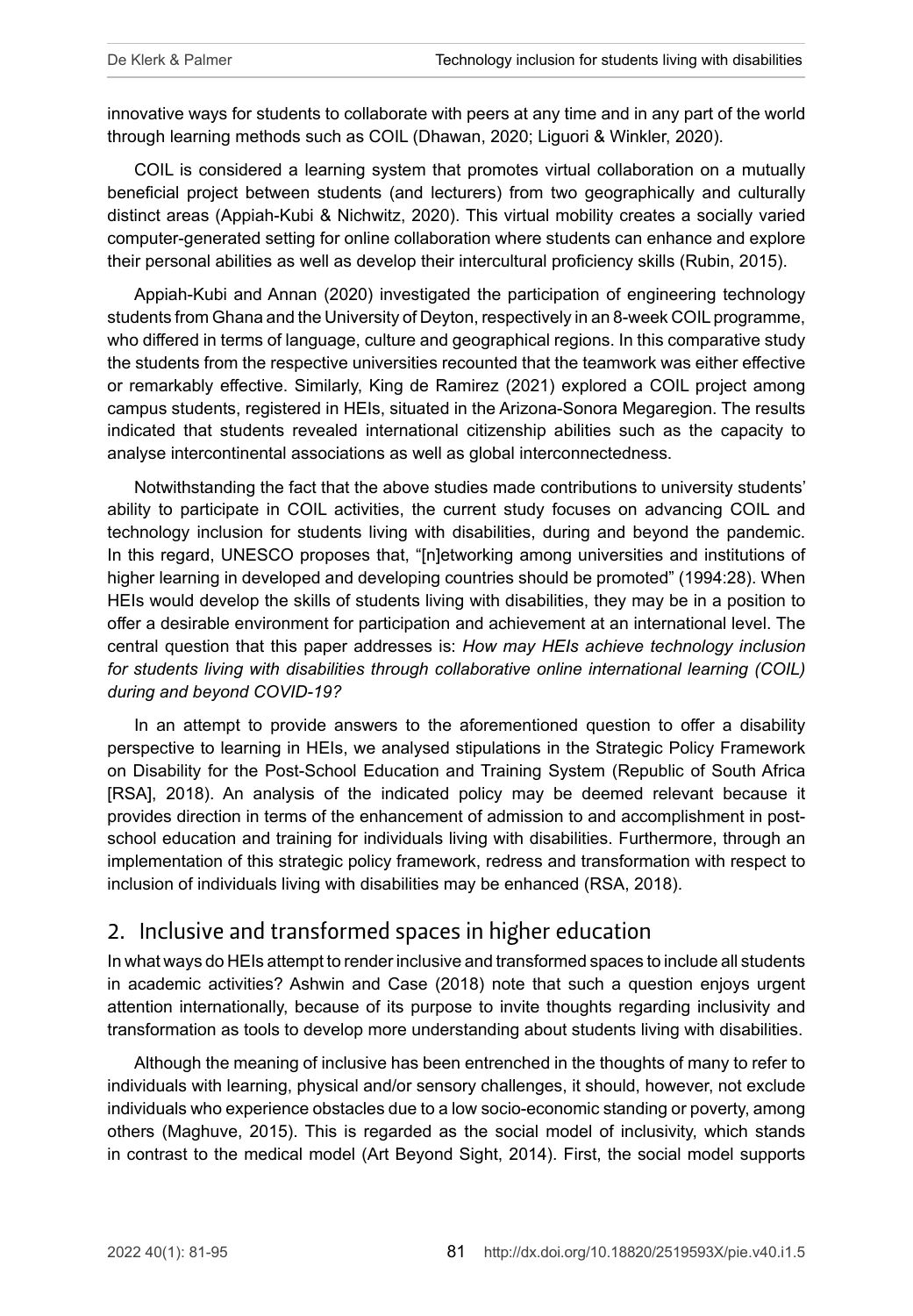the view that while sensory, physical, psychological and intellectual dissimilarities may cause personal practical constraint or deficiencies, the latter aspects do not necessarily lead to disability except if society fails to take reason for and embrace individuals notwithstanding their discrete differences. Secondly, the medical model describes a disability as the consequence of a physical circumstance, which is inherent to the individual and which may decrease the individual's value of life and cause strong difficulties to the individual. Considering the aforementioned explication of the social and medical models, the White Paper on Disabilities confirms that inclusivity involves, "a paradigm shift away from the specialness of people to…a wide range of individual differences and needs" (Department of Social Development [DSD], 2016: 22). Interpreting the latter views from an Arendtian perspective, a focus on inclusivity calls for action to put education first. This implies that education does not exist to remedy what is wrong with the world, however unjust or exclusive, but that individuals should be provided with opportunities to practise thinking about the art of being, whilst judging their relationship with others (Korsgaardt, 2016). In HEIs, the role of education should thus be to provide equal opportunities and fostering a sense of belonging so that students (also students living with disabilities) experience, "a level of supportive energy and commitment from others so that you can best fully participate in society with no restrictions or limitations" (DSD, 2016: 8). In so doing, students living with disabilities may be able to pursue activities independently with necessary support to enable them to make decisions that may positively affect their lives. When HEIs focus on establishing such spaces, inclusivity may be recognised as a moral and transformable act. Whilst inclusivity as a moral act suggests that, "all children are worth educating, that all children can learn" (Rouse & Florian, 2012: 10), transformability implies that, "human beings are capable of extending and widening their meaning horizons in significant ways" (Murdoch *et al.,* 2020: 668).

Moreover, to widen meaning horizons, the classroom, curriculum knowledge production and information sharing should be geared towards transformed spaces in HEIs (Osman, Ojo & Hornsby, 2018) where equal opportunities and transformative learning are promoted. Howlett, Ferreira and Blomfield (2016) posit that transformative learning may stimulate students to seriously interrogate and reflect on their principles and assumptions, because "learning happens all the time and everywhere; heavily supported by technology and the ease of access to resources that it provides…to create flexible, and multipurpose spaces" (Goria & Guetta, 2020: 7). To illustrate (in terms of students living with disabilities), Murdock *et al.*  (2020) refer to Jean-Jacques Rousseau's Emile, specifically to a consciousness of learning in the territory of intelligence awareness that unavoidably embraces Emile's personal physical effort to reach new objects, such as a ball (as opposed to the ball being brought to Emile by the teacher), to gain an understanding of his world.

In the aforementioned example, the use of "physical effort" may, for instance, be associated with the struggles students living with disabilities might experience, especially when they are, "denied access to full participation" (DSD, 2016: 4). Therefore, it is imperative that HEIs transform existing spaces through Assistive Technology (AT) and inclusive learning technologies with a universal design for learning features into flexible and inspiring areas where students living with disabilities may learn to appreciate new experiences, consider such experiences, whilst taking action to rethink knowledge, ability and beliefs (English, 2016). Being cognisant about new experiences, HEIs would be positioned to enable students living with disabilities to negotiate their skills in different places of interaction with other individuals or whilst engaging with technology.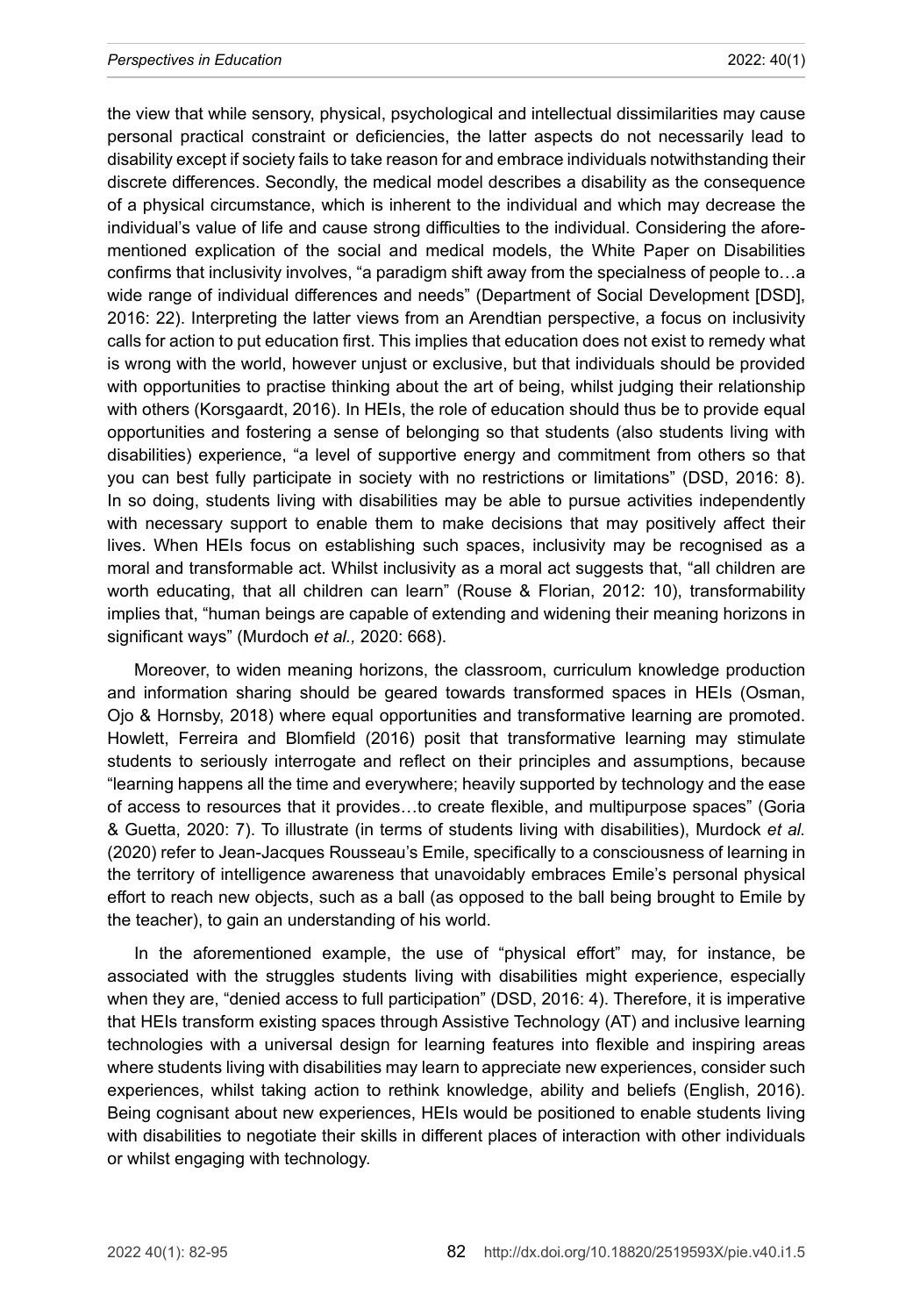# 3. Technology inclusion for students living with disabilities

Dikusar (2018) asserts that technology increases the independence of students living with disabilities, freeing them from the continuous need for uninterrupted teacher involvement. Consequently, students have a choice regarding the rapidity of learning that is suitable for them that may lead to more tailored learning. Arguably, an implementation of technologies may allow simplifying communication and increase educational abilities of students living with disabilities. It is worth mentioning that technology inclusion for students living with disabilities aligns with the 2030 Sustainable Development Goal 4 of the United Nations (UN), which pursues to "ensure inclusive and equitable quality education and promote lifelong learning opportunities for all" (UN, 2015: 19–20). The realisation of this goal may help decrease educational inequity for students living with disabilities, specifically during a time such as the COVID-19 pandemic. Thus, to guarantee that logical, continuing solutions are available, policy and legal strategies must be explored (UNESCO, 2020). Emphasising the importance of technology inclusion, Peters contends that,

We stand on the brink of a technological revolution that will fundamentally alter the way we live, work, and relate to one another. In its scale, scope, and complexity, the transformation will be unlike anything humankind has experienced before. We do not yet know just how it will unfold, but one thing is clear: the response to it must be integrated and comprehensive (2017: 28).

The all-inclusive nature of the technology inclusion requires that HEIs internationally need to appraise their syllabi so that it would align with competencies and abilities that are necessary for students living with disabilities. The implication that individuals need to learn new skills quickly (Atiku & Boateng, 2019; Whalley *et al.,* 2021) necessitates that HEIs position themselves in such a fashion that students living with disabilities are enabled to increase their capacity to function in these spaces (Cloudebate, 2019). The COVID-19 pandemic has accelerated technology inclusion in HEIs, intensifying the digitalisation of human collaboration and virtual education, among others. As such, HEIs should find mechanisms to mitigate challenges pertaining to technology inclusion by increasing the use of digital technology, whilst sharpening the skills and capabilities of students living with disabilities (Daskal & Sherman, (2020; World Economic Forum, 2021)

We contend that technology has proven to be a useful and necessary tool to ensure that HEIs continue to provide essential academic services to students living with disabilities during the COVID-19 crisis. Within this context, technology inclusion may profoundly influence the lives of students living with disabilities and ensure that they have access to information and communication with their international counterparts.

# 4. Advancing open distance learning through collaborative online international learning

UNESCO (2016) mentions that it is imperative to guarantee that inclusive education for students living with disabilities is possible through access to education. Although UNESCO (2016) argues for an all-encompassing education for students living with disabilities, the situation regarding open distance learning (ODL) differs in many countries around the world. For instance, China, with a robust scientific organisation, is prosperous in providing ODL, but countries, such as Mongolia and Vietnam are not so successful, due to weak Internet systems (World Bank, 2020). Globally, the quick transition to ODL during COVID-19 provided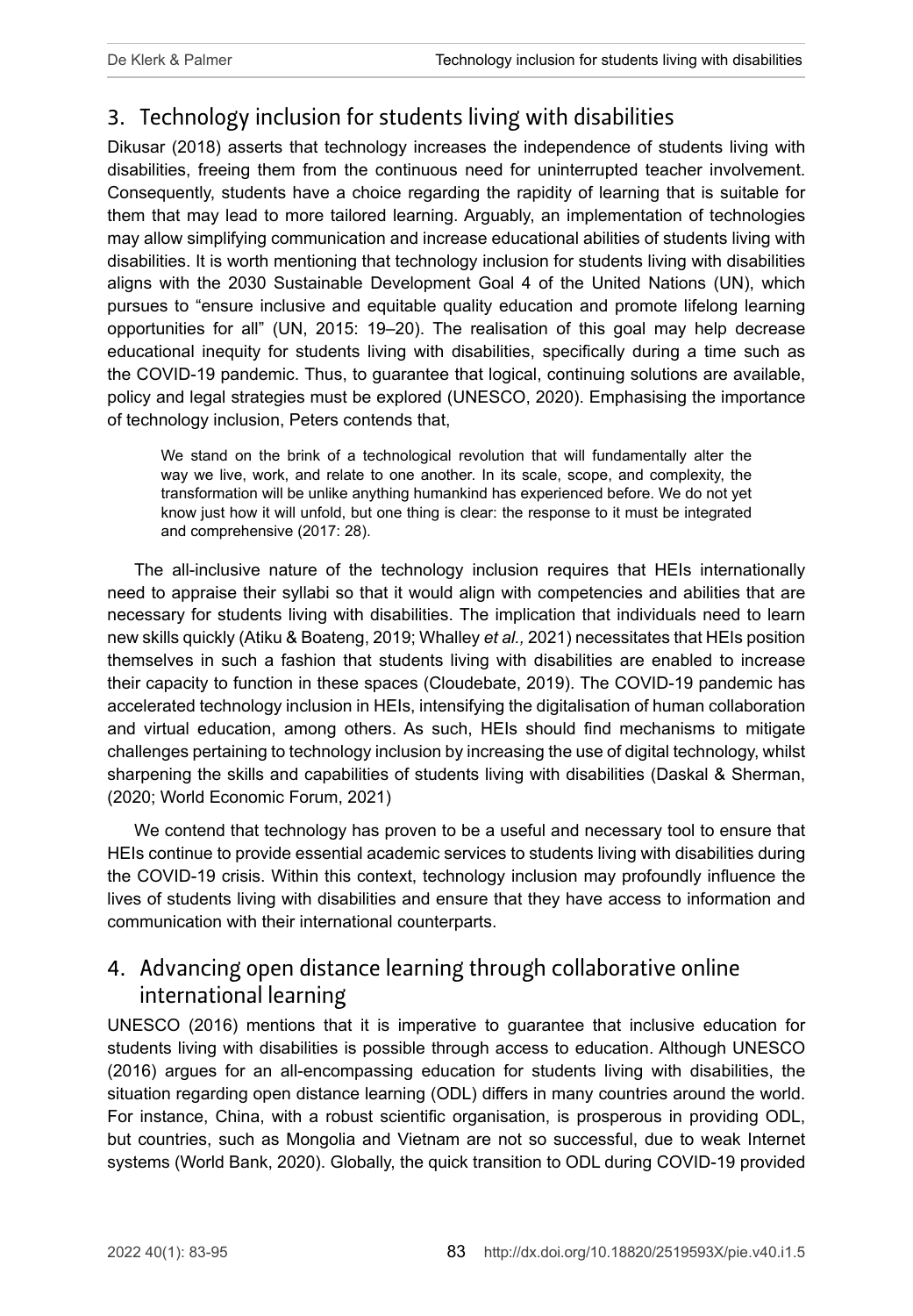stability to learning processes, but also intensified education inequalities among students, especially those with a poor economic status, as well as those living with disabilities, among others (Aristovnik *et al.,* 2020). Considering that the pandemic might continue for a lengthier period than anticipated, this situation will force HEIs to be prepared and equipped with the necessary tools to support students, especially those living with disabilities. Notably, even before COVID-19, it was acknowledged that students internationally did not have equal opportunities relating to access to equipment such as the Internet, tablets and computers (Yazcayir & Gurgur, 2021).

The challenge with ODL has always been an absence of clear information and the intricacy of the work as well as the study environment of students (Zhang *et al.,* 2020). On a more positive note, Charles Wedemeyer, who is regarded as the father of American distance education, posits that the fundamental features of ODL comprise, better student answerability, accessible teaching, effective combination of broadcasting and approaches, adaptation to differences including the disabled individuals and a comprehensive variety of start, stop and learn times (Wedemeyer, 1977). Wedemeyer's (1977) view suggests that education should be a collaborative and inclusive practice and, therefore, ODL may be considered a viable option as it accommodates millions of students who can study remotely. Significantly, ODL emphasises the removal of challenges relevant to learning and flexibility of learning provision as well as broadening openness to education for the majority of individuals and people living with disabilities so that the learning process can continue (Angba, 2020).

In an attempt to ensure that students living with disabilities use ODL optimally, this paper suggests that a collaborative approach is key. Stoytcheva (2017) regards a collaborative approach as an active process aimed at encouraging and supporting students to work collaboratively to generate understanding, that is to discover, to search for strategies to transform, and, by so doing, to pursue the theoretical understanding required to solve problems. Considering Stoytcheva's (2017) view and drawing on Esche (2018), this paper argues that COIL may be considered as an effective pedagogy that may support the design of a learning atmosphere for students living with disabilities in distinct geographical locations. Appiah-Kubi and Annan (2020) state that COIL typically comprises an organised collaboration between two or more lecturers from HEIs who teach related courses. During collaboration, lecturers are positioned to design a common programme, study material or specific outcomes with a joint experimental knowledge instrument. The experimental learning instrument, as an example of project work, functions as the catalyst for student partnerships (Appiah-Kubi & Annan, 2020). The lecturers then accept mutual obligation in mentoring the students on forming partnerships.

During a COIL study, conducted in two faculties within HEIs in the United States and Mexico City, Marcillo-Gómez and Desilus (2016) explored the comparisons and variances between the two faculties in terms of the challenges of teaching students in two different countries, the effect of students' culture on perceptions and participation and how COIL may provide students with unique academic opportunities. The results revealed that students' perspectives broadened, whilst they learnt how to understand and appreciate the differences and the realities of each student. Mudiamu (2020) asserts that such an example of COIL may be understood as a faculty-driven intervention for internationalisation where all students are afforded opportunities for global learning.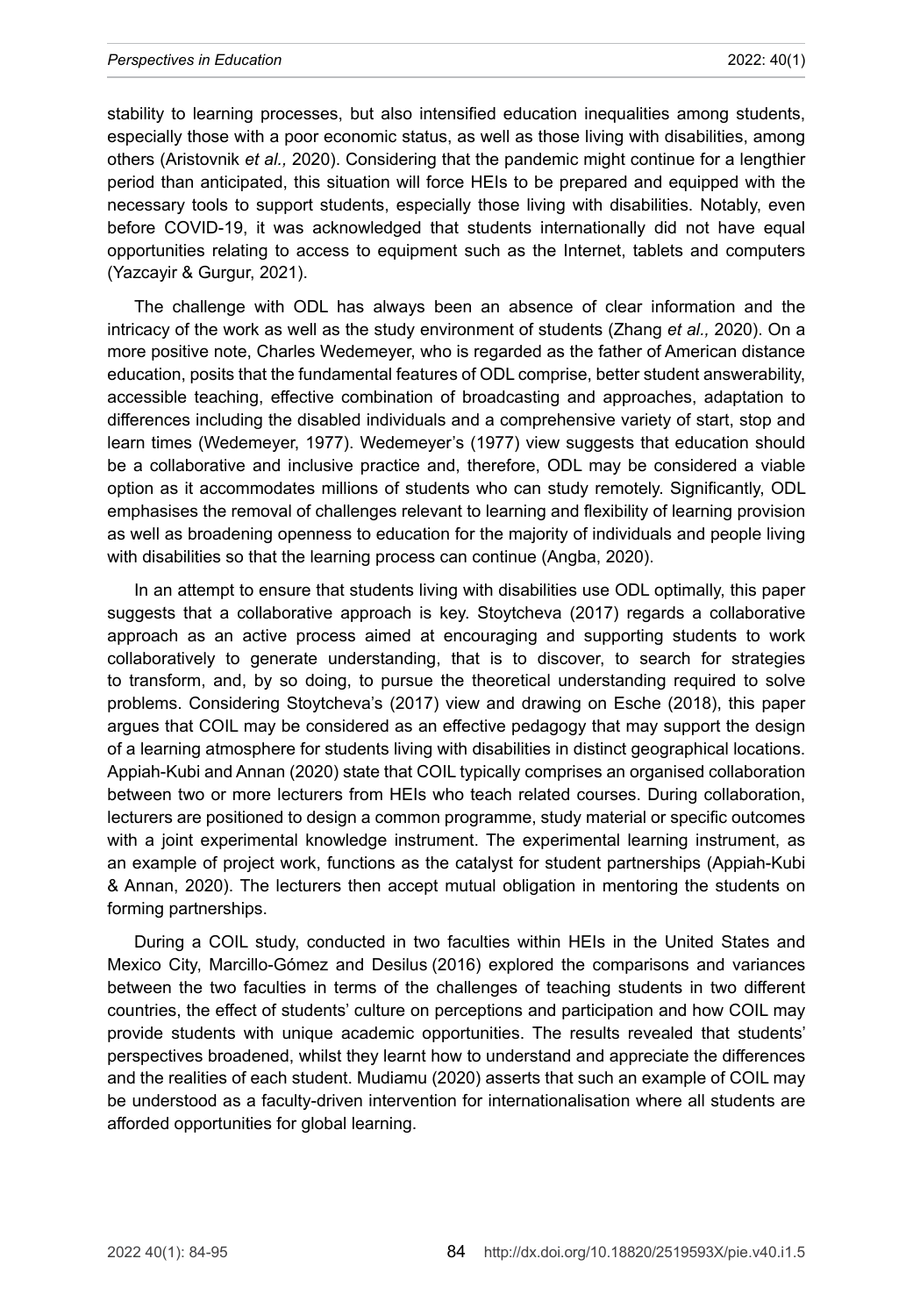HEIs' commitment to support students living with disabilities to participate in COIL as part of ODL, should focus on fostering technology inclusion so that collaboration can be effective. Ahmed concedes that,

the need to pay attention to the processes of inclusion rather than on the promise of inclusion, which is capable of concealing and extending the exclusionary practices of an institution by giving the impression that those practices are overcome or undone (2012: 183).

Pertinently, HEIs should commit to technology inclusion, and move beyond conservatism and intolerance about inclusivity, so that students living with disabilities and their embodied experiences feature as agents for positive collaborative learning (Fernandez, 2021).

Ndlovu (2021) considers AT as ideal for technology inclusion for students living with disabilities. Students living with disabilities frequently experience difficulties with functionality, resultant from their deficiencies, as well as inaccessibility with respect to the social and physical environments they may find themselves in, thereby limiting their functionality. Recognised as a human right, governments around the globe, in Africa and in South Africa, made a commitment to facilitate education by empowering every individual to gain admission to learning (Ndlovu, 2021). Governments and HEIs should ensure that AT is available to disabled individuals, because there seems to be a significant disparity across countries in collaboration, in terms of the availability of funds to make online collaboration possible (Hersh & Mouroutsou, 2015). In this regard, HEIs should use existing technologies together with available AT to guarantee that students living with disabilities will be able to participate in COIL. By providing appropriate AT and digital devices, students living with disabilities may have increased access to online learning (Tony, 2019).

#### 5. Theoretical framework: Collaborative learning theory

Collaborative Learning (CL) stems from the theory of Vygotsky's (1978) perception of the zone of proximal development, which is grounded on people's capacity to learn how to use socially applicable apparatuses (such as computers) and culturally grounded symbols (such as language and writing). Notably, the zone of proximal development not only addresses cognitive development, but it also makes room for human learning (Vygotsky, 1978). In transitioning this zone to a collaborative learning experience, individuals are afforded opportunities to work with others in broadening their learning experience whilst sharing knowledge, exchanging ideas and solving problems (Omrod, 2012). As such, individuals are afforded a myriad of enriching experiences to explore perspectives that may differ from their own.

The afore-mentioned indication, "to work with others" (Omrod, 2012), resonates with the aim of this paper, which is to outline HEIs response to achieving technology inclusion for students living with disabilities through collaborative online international learning during and beyond the pandemic. Fundamentally, CL is part of a social consciousness of information, implying that it is, "a process of negotiation or joint construction of meanings which applies to the whole process of teaching" (Roselli, 2016: 256). Roselli further mentions that such a process, "is not about circumstantial application of group techniques, but the promotion of exchange and participation of each member in order to build a shared cognition" (2016: 256). As such, students are motivated to collaboratively find answers to challenges, through dialogue, instead of remembering accurate answers (Harasim, 2012).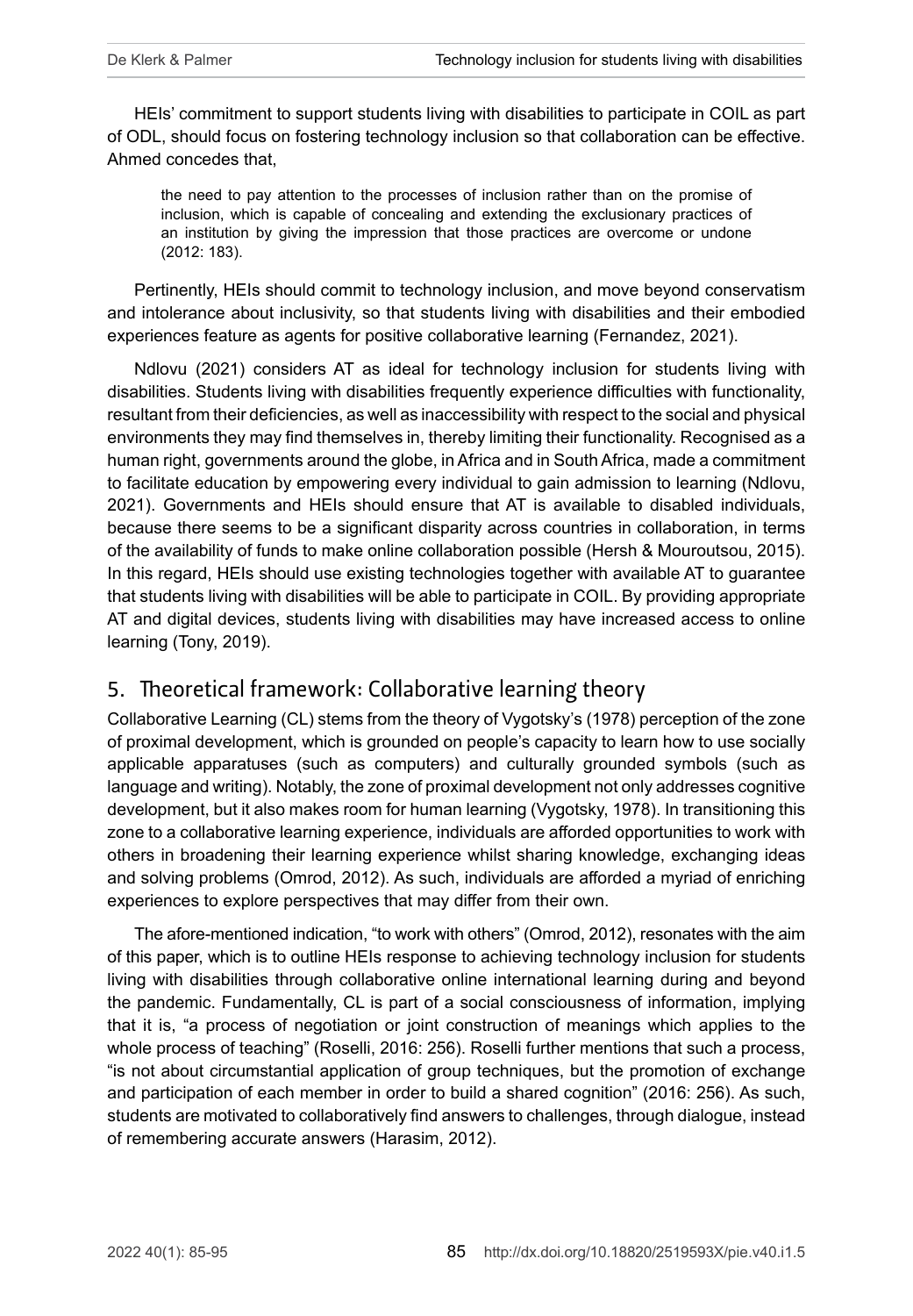When students living with disabilities are encouraged to participate in COIL, CL suggests that three aspects should be considered, namely the learning design, learning collaboration and learning environment. The learning setting encompasses apparatuses that can be utilised to simplify the collaborative setting. Razali *et al.* (2015) state that an available and flexible setting has the potential to positively enhance interaction and collaboration between students. Learning interaction is significant in connecting students with others, whilst being supportive of the relationship between students and lecturers (Razali *et al.,* 2015). For the learning design, lecturers could select applicable collaboration skills, whilst providing students with a variety of learning activities and resources (Kaur, Shiram & Ravichandran, 2011). We argue that CL is a catalyst for technology inclusion for students living with disabilities, through COIL, during and beyond a pandemic by analysing stipulations in education policy.

#### 6. The rationale for education policy analysis

Hartshorne offers a comprehensive description of education policy as, "a course of action adopted by government, through legislation, ordinances, and regulations, and pursued through administration and control, finance and inspection, with a general assumption that it should be beneficial to the country and its citizens" (1999: 5). Interpreting Hartshorne (1999), a phrase such as "a course of action" may suggest that policy signifies a conversational approach and is indicative of practices and actions that refer to wider social improvements of teaching (Ball, 2015). Drawing on Ball (2015), we argue that education policy may consist of collaborating texts that may provide information regarding technology inclusion for students living with disabilities through collaborative online learning during and beyond a pandemic. Reading education policy, "is not just a matter of understanding its educational context or reading it as pronouncements of policy-makers, but rather to bear in mind that the discursive formations they contain… await decoding" (Olssen, Codd & O'Neill, 2004: 2).

When education policy analysis comes into the picture, reference needs to be made to two dissimilar aspects of policy analysis; that is analysis for policy and analysis of policy (Codd, 1988; Olssen *et al.,* 2004). Analysis for policy involves policy advocacy, aiming at providing policymakers with recommendations and information with reference to the modification or making of authentic policies. Analysis of policies may include an investigation into policy purposes, policy effects and policy content. With the afore-mentioned views (Codd, 1998; Olssen *et al.,* 2004) in mind, this paper relates to the classification of analysis of policy, more precisely to the analysis of stipulations in the Strategic Policy Framework on Disability for the Post-School Education and Training System (RSA, 2018). Initially, an analysis of stipulations in the afore-mentioned policy may provide guidance to HEIs to achieve technology inclusion for students living with disabilities through collaborative online international learning during and beyond the pandemic. Significantly, when, "we focus analytically on one policy or one text we forget that other policies and texts are in circulation and the enactment of one may inhibit or contradict or influence the possibility of the enactment of others" (Ball, 1993: 6). Therefore, our intention is to strengthen our analysis by also referring to stipulations in the Salamanca statements and framework for action on special needs education (UNESCO, 1994) and White paper on the rights of persons with disabilities (Department of Social Development [DSD], 2016).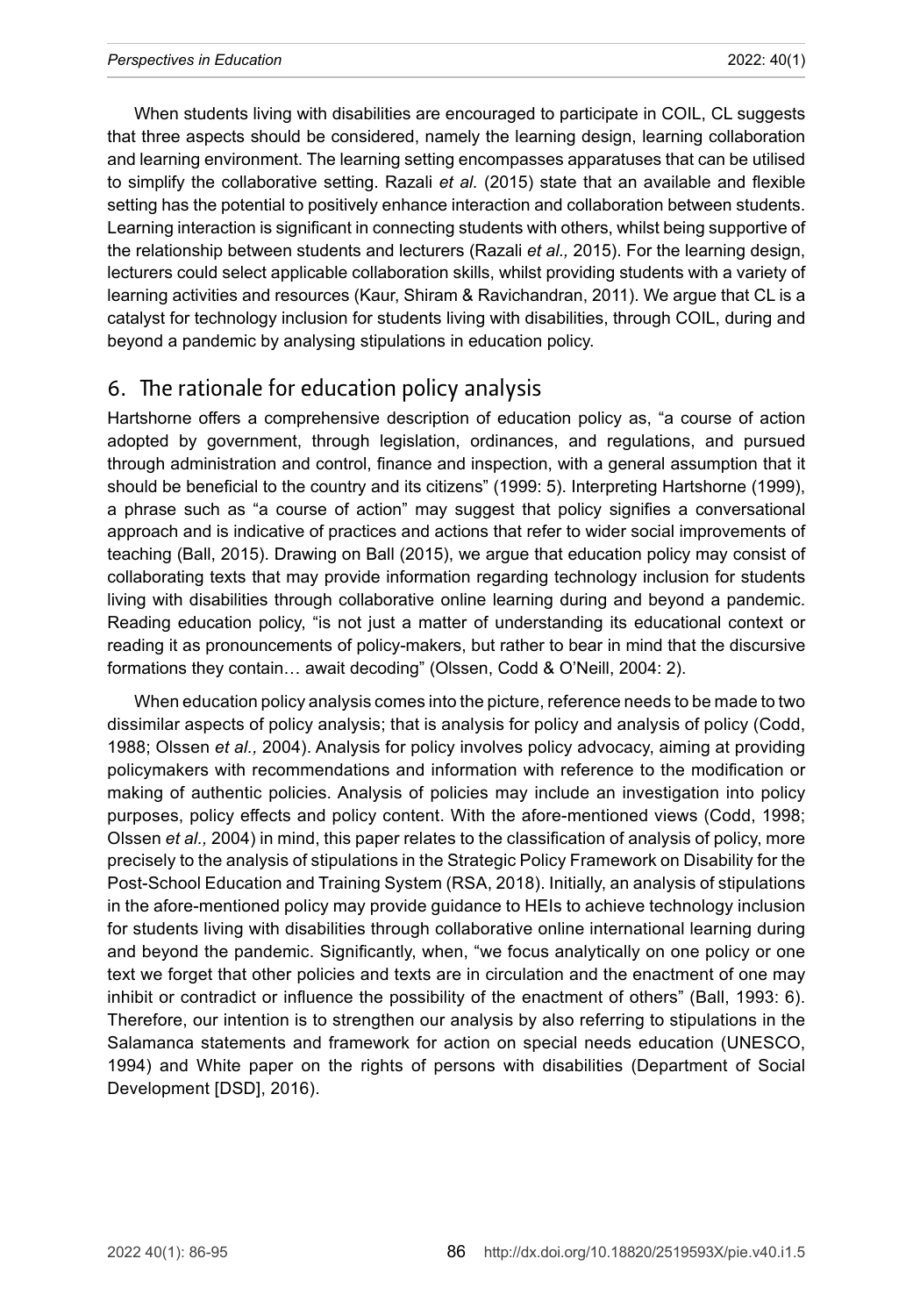# 7. Analysis of the strategic policy framework on disability for the postschool education and training system (2018)

The Strategic Policy Framework on Disability for the Post-School Education and Training System (RSA, 2018) is a policy document that gives direction in terms of the enhancement of access to and attainment in post-school education and training (including at private institutions) for people living with disabilities (RSA, 2018). Significantly,

through the implementation of this strategic policy framework, transformation and redress with regard to full inclusion, integration and equality for persons with disabilities in the post-school education and training system, will be accelerated (RSA, 2018: i).

Drawing on the promise of the aforementioned, stipulations in the Strategic Policy Framework on Disability for the Post-School Education and Training System (RSA, 2018) will henceforth be analysed to search for policy perspectives that may provide guidance to HEIs to achieve technology inclusion for students living with disabilities. Such policy perspectives relate to COIL in that it may provide opportunities to students living with disabilities to interact with counterparts at international HEIs, aiming at developing digital skills and competencies whilst working collectively on subject-specific learning assignments.

We thoroughly scrutinised the strategic policy framework and conducted a pre-analysis of many stipulations that might be relevant to students living with disabilities. We then chose those stipulations we were convinced could be considered strong representatives of technology inclusion for students living with disabilities through COIL. We reread the selected stipulations and extracted particular words and phrases for analysis. In so doing, through analysis, we were able to propose activities that HEIs could use to achieve technology inclusion for students living with disabilities through COIL during and beyond COVID-19.

Arguably, through COIL, ODL can be advanced because it, "has become indispensable during the COVID-19 pandemic, during which nearly all traditional academic and student mobility has halted worldwide; indeed, COIL may have found its moment to realize its longimagined potential" (Harris, Se & McKeown, 2021: 1352).

#### 7.1 Inclusive and transformed spaces as a basis for COIL

The Strategic Policy Framework on Disability for the Post-School Education and Training System stipulates that, "[w]e have to have a socially inclusive society that cuts across state boundaries" (RSA, 2018: v); and that, when considered from a disability lens, it is necessary to, "provide optimal opportunities for learning, the creation of knowledge and the development of intermediate to high level skills in keeping with international standards academic and technical quality" (RSA, 2018: 41).

An emphasis on "inclusive", "cuts across state boundaries", "optimal opportunities for learning" and "in keeping with international standards" may directly be aligned with COIL. The COVID-19 pandemic has advanced efforts to make learning, based on international collaboration, more accessible, inclusive and equitable for all students. Such collaboration serves as encouragement to students to move beyond their national identity, in an environmentally friendly and sustainable way (Streeter-Ferrari & Wanderi, 2021). In ensuring that students living with disabilities are provided equal learning opportunities on an international level, HEIs should regard COIL as a focal point of ODL in facilitating information exchange, which would enable interaction and knowledge sharing between students at any time (Zarzycka *et al.,*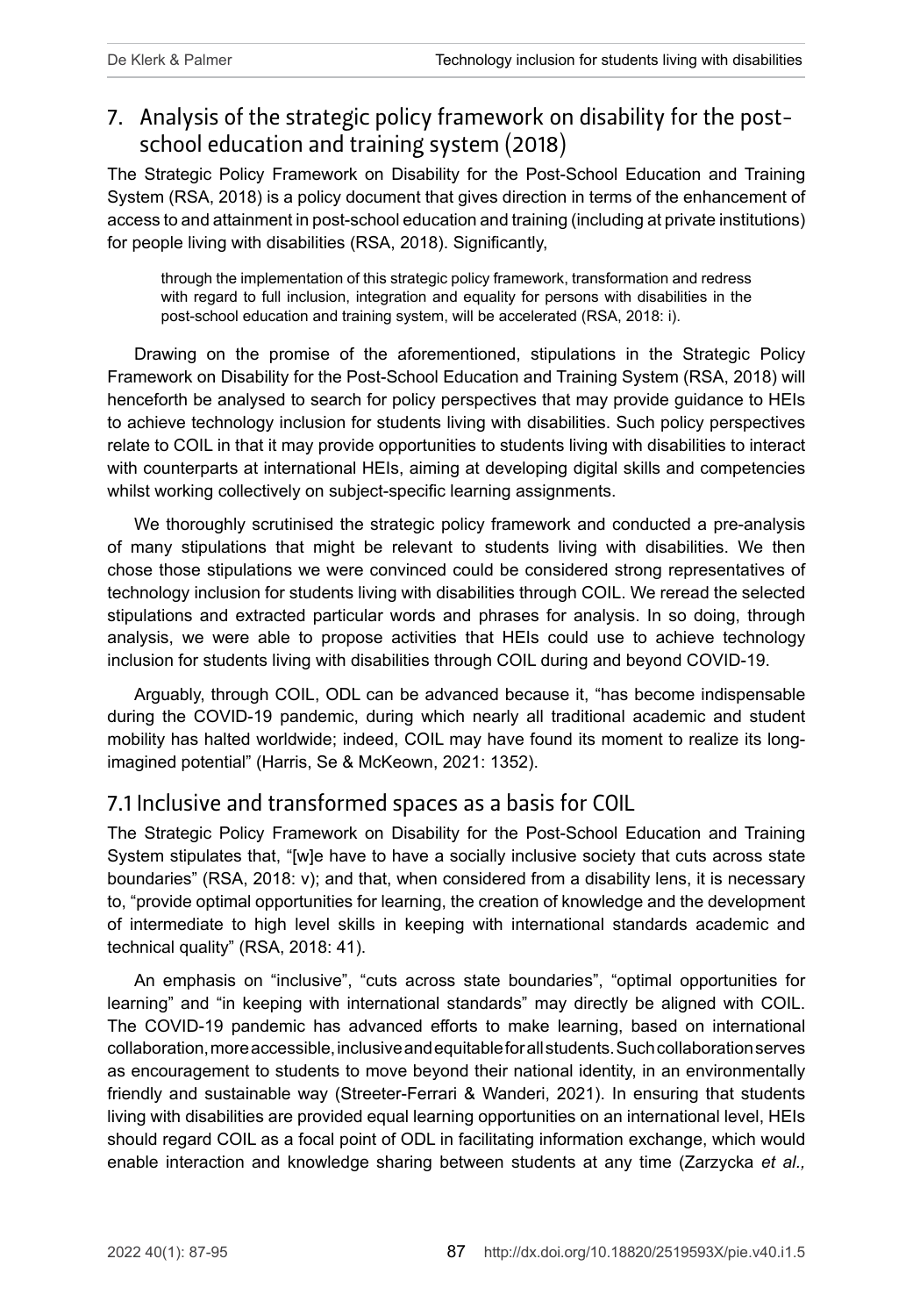2021). The task of HEIs would thus be to create inclusive and transformed learning spaces that provide for an, "aesthetically pleasing, stimulating and culturally inclusive atmosphere that helps promote engagement in learning activities" (Holeton, 2020: n.p.). The creation of such spaces may extend learning outside the walls of HEIs and remove some of the limitations enacted on learning, such as space and distance (Howcroft, 2017). This statement (Howcroft, 2017) is confirmed by the notions that, "inclusion and participation are essential to human dignity" (UNESCO, 1994) and for the creation of, "a free and just society inclusive [of] all persons with disabilities" (DSD, 2016: 8). We argue that inclusive and transformed spaces, as a basis for COIL, may ensure that students living with disabilities feel respected and valued for who they are, enabling them to fully participate with others with no restrictions or limitations.

# 7.2 Technology inclusion as a prerequisite for COIL

The incorporation of technology in the learning and teaching of students living with disabilities may result in creating an environment of collaboration, communication and support in and beyond their classes (Al-Kindi & Al-Suqri, 2017; Awidi *et al.,* 2019). In this regard, the Strategic Policy Framework on Disability for the Post-School Education and Training System accentuates the significance of, "instructing all students through developing flexible classroom materials, using various technology tools, and varying the delivery of information or instruction" (RSA, 2018:23); and it also emphasises, "the use of specialised technology, assistive devices and assistive services geared for people with disabilities" (RSA, 2018:55).

Interpreting notions such as "various technology tools" and "assistive services geared for people with disabilities", it seems that it is required from HEIs to deliberately implement, "an integration of high quality, synchronous, in-person learning environments with online technologies to enable students to more rapidly build skills and knowledge asynchronously" (Penprase, 2018:212). HEIs should ensure that AT are readily available for students living with disabilities and that it matches with the standards for international collaboration. Notably, AT is made up of rehabilitative, assistive and adaptive technologies, as well as associated services, which are explicitly made or modified to serve as practical support for students living with disabilities (Chukwuemeka & Samaila, 2020). Similarly, Beelen and Jones (2015) contend that the availability of assistive technology like iPods, IPads and computers may be referred to as an internationalisation at-home activity that supports the unfolding of international perspectives in the curriculum for students living with disabilities. DSD states that AT will, "enable persons with disabilities and learning differences to attain independence" (2016:3). In essence, assistive technology helps students living with disabilities' learning processes become easier, whilst making their collaborative experiences more enjoyable and transformative (Wallace, 2018).

Arguably, COVID-19 has required that HEIs changed the way in which learning and teaching were offered and had to obtain innovative technology abilities within short spaces of time. Technology inclusion in HEIs amid the pandemic brought substance to a stronger focus on COIL in that, "ODL's popularity has skyrocketed as it offers the optimum solution to the academic stress during this current situation" (Adnan & Anwar, 2020).

### 7.3 Transforming the experiences of students living with disabilities in HEIs

Transformative learning in education necessitates the commitment of HEIs in that, "[t]he empowerment of people with disabilities is critical in achieving an equitable and inclusive society" (RSA, 2018:12). HEIs should be cognisant that an active role in transforming the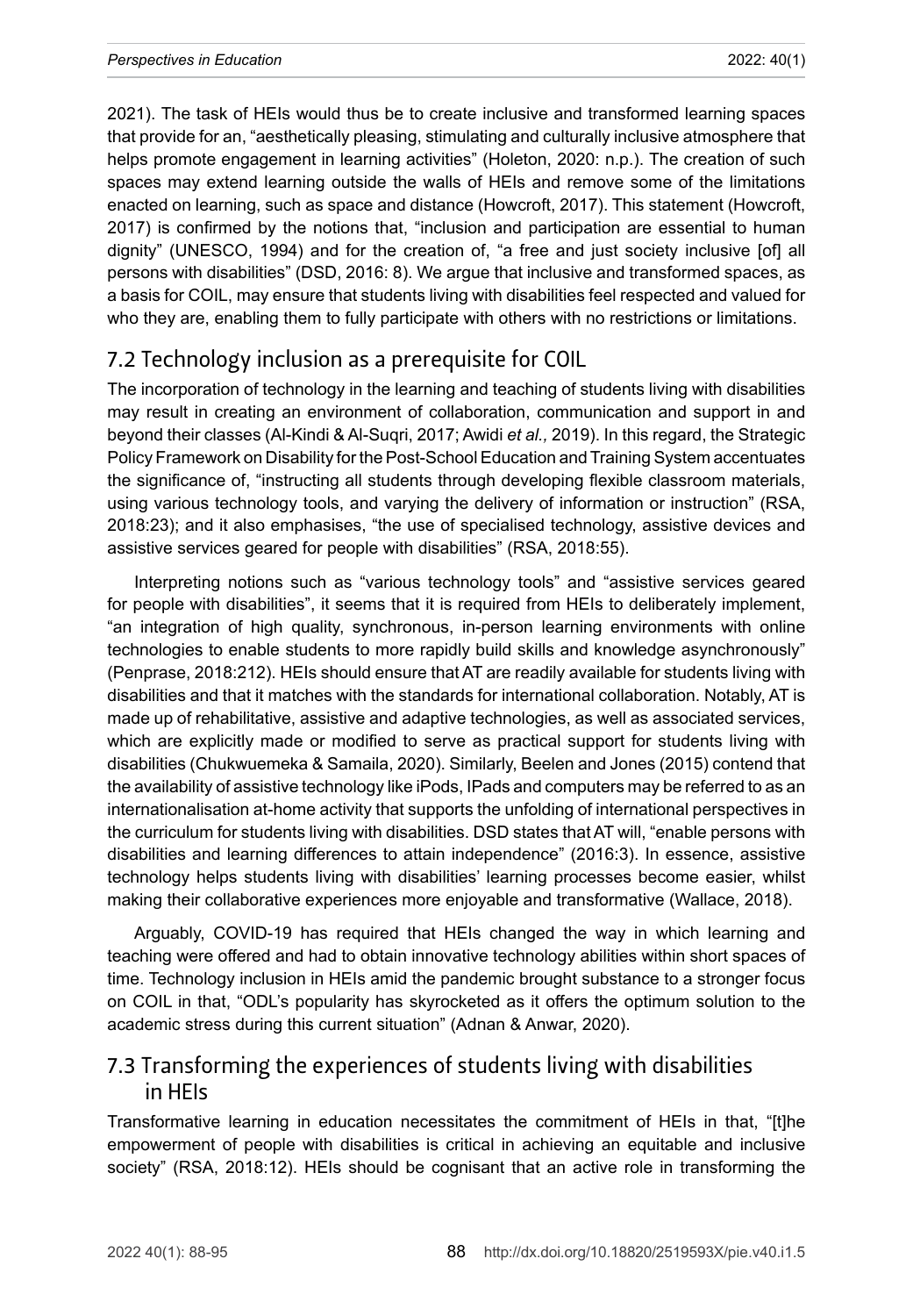lives of students living with disabilities may be attained through, "education programmes and practices conducive to critical discourse and creative thinking" (RSA, 2018:38).

Indications such as "empowerment" and "education programmes and practices" may be indicative of HEIs' task to offer abilities to students living with disabilities regarding an integration of practice and theory, as well as development of synergic activities in groups, as well as the adoption of critical thinking (Howlett, Ferreira & Blomfield, 2016; Wooltorton *et al.,* 2015). Such empowerment practices may inspire students living with disabilities not only to gain necessary international learning experiences and intercultural communication abilities, but also help to transform preconceived notions of knowledge and abilities (Ortega-Sánchez *et al.,* 2018; Riauka, 2019). A transformative approach to COIL signifies a, "fundamental change in the way we see ourselves and the world in which we live" (Merriam & Caffarella, 1999:318). HEIs should further fully embrace and respect the experiences of students living with disabilities and afford opportunities to participate in COIL. This may enable them, "to arrive at a tentative best judgement upon which to act until new perspectives are encountered" (Marsick & Mezirow, 2002: n.p.), whilst they simultaneously learn how to, "reflectively and critically take action" (Marsick & Mezirow, 2002: n.p.) regarding their transformed frame of reference.

Participation in COIL by students living with disabilities can indeed be regarded as a way to advance ODL because it can generate opportunities to reconsider educational conduits by using international learning initiatives, assisting individuals to have a fresh attitude and innovative techniques of thinking about how they relate to the world.

#### 8. Conclusion

This paper endeavoured to answer the question: How may HEIs achieve technology inclusion for students living with disabilities through collaborative online international learning (COIL) during and beyond COVID-19? The South African Government's policy instructions are intended to empower individuals with disabilities through skills development, education, training and participation. One possible way to empower students living with disabilities may be through ODL in which HEIs make room for inclusive and transformed spaces, learning of students living with disabilities amid the 4IR and through advancing participation in COIL.

Through an analysis of the Strategic Policy Framework on Disability for the Post-School Education and Training System (RSA, 2018), this paper contributes to knowledge by recommending that HEIs should consider: the creation of inclusive and transformed spaces as a basis for COIL; regard technology as a prerequisite for COIL as significant and transform the experiences of students living with disabilities. Inclusive and transformed spaces should allow for optimal opportunities for learning through a collaboration and discussion of knowledge between students living with disabilities at any time. An inclusion of technology should be geared towards assisting students living with disabilities to experience international learning processes as accessible and transformative. By transforming their experiences, students living with disabilities may be positioned to transform their communication skills, as well as expand their knowledge and abilities.

This paper supports other findings in the academic literature on COIL. Lakkala *et al.*'s (2021) study explored and compared the collaborative ways in which students in four schools in Austria, Finland, Lithuania and Poland have been supported in their learning. The study concluded that collaborative action should be regarded as significant in creating inclusive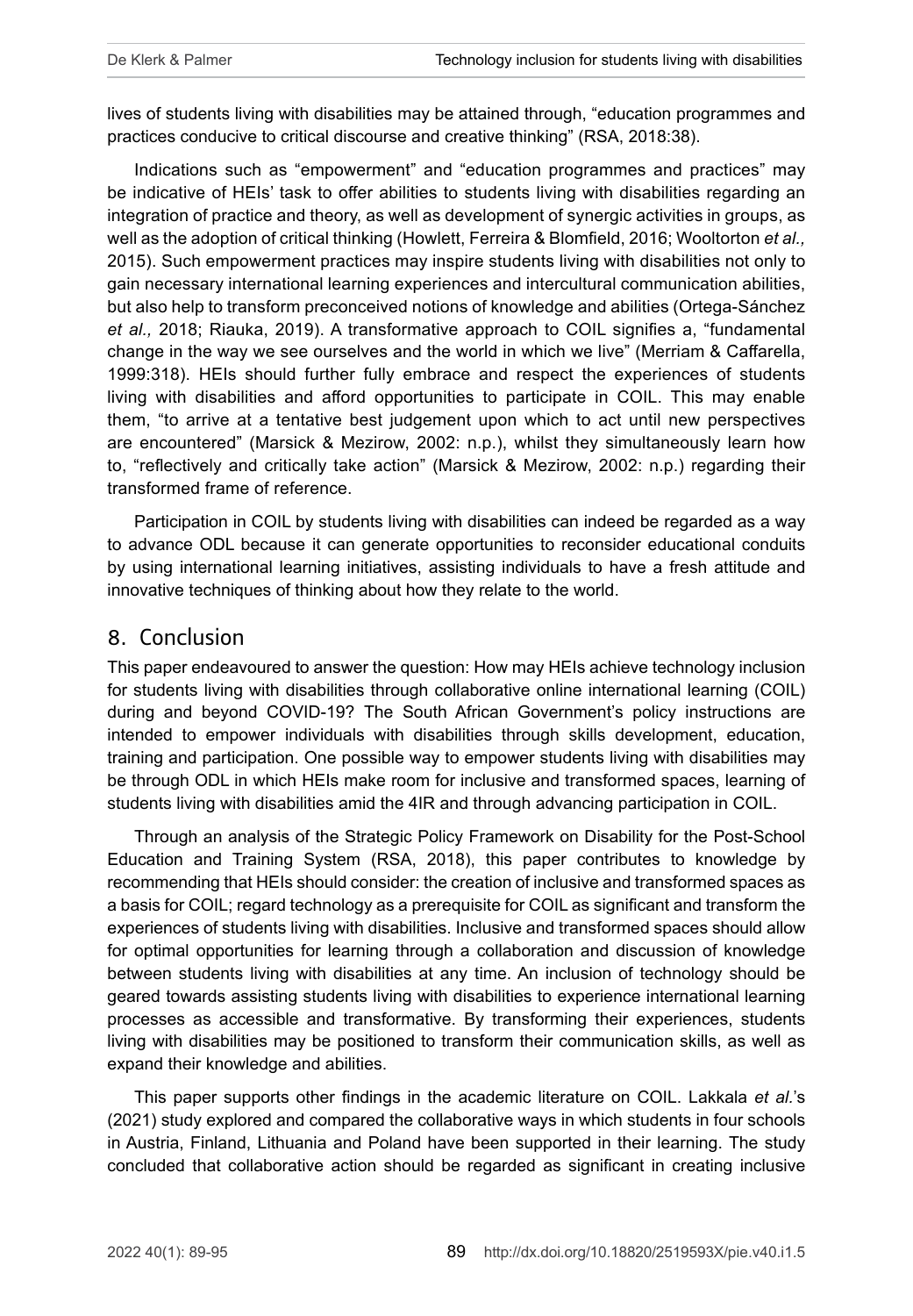spaces to support students. In another study, Kolm *et al.* (2021) conducted a systematic review on international online collaboration competencies in higher education students. The study found that methods to teach and evaluate international online collaboration are underdeveloped and that professionals should be equipped with knowledge as to how to facilitate global virtual teamwork.

We suggest that future research should focus on the experiences of students living with disabilities regarding COIL, especially in terms of how HEIs support them in terms of the creation of inclusive and transformed learning spaces, as well as the inclusion of technology to enable them to participate in virtual teaching and learning opportunities.

#### References

Adnan, M. & Anwar, K. 2020. Online learning amid the COVID-19 pandemic: Students' Perspectives. *Online Submission*, 2(1): 45-51.<https://doi.org/10.33902/JPSP.2020261309>

Ahmed, S. 2012. *On being included: Racism and diversity in institutional life*. Durham: Duke University Press. <https://doi.org/10.1515/9780822395324>

Al-Kindi, S.S. & Al-Suqri, M.N. 2017. Mobilizing learning: Using Moodle and online tools via smartphones. *International Journal of Knowledge Content Development & Technology*, 7(3): 67-86.

Angba, T. 2020. *Enhancing inclusive education through open and distance education for individuals with disabilities in Nigeria*. Available at [https://www.researchgate.net/](https://www.researchgate.net/publication/344714748) [publication/344714748](https://www.researchgate.net/publication/344714748) [Accessed 05 July 2020].

Appiah-Kubi, P. & Annan, E. 2020. A review of a collaborative online international learning. *International Journal of Engineering Pedagogy,* 10(1): 109-124. [https://doi.org/10.3991/ijep.](https://doi.org/10.3991/ijep.v10i1.11678) [v10i1.11678](https://doi.org/10.3991/ijep.v10i1.11678)

Appiah-Kubi, P. & Nichwitz, J. 2020. *Students' perception of collaborative online international learning.* Available at [https://strategy.asee.org/students-perception-of-collaborative-online](https://strategy.asee.org/students-perception-of-collaborative-online-international-learning)[international-learning](https://strategy.asee.org/students-perception-of-collaborative-online-international-learning) [Accessed 30 July 2021].

Aristovnik, A., Keržič, D., Ravšelj, D., Tomaževič, N. & Umek, L. 2020. Impacts of the COVID-19 pandemic on life of higher education students: a global perspective. *Sustain*, 12(20): 1-34. <https://doi.org/10.3390/su12208438>

Art Beyond Sight. 2014. *Social and medical models of disability: Paradigm change*. Available at [http://www.artbeyondsight.org/dic/definition-of-disability-paradigm-change-and-ongoing](http://www.artbeyondsight.org/dic/definition-of-disability-paradigm-change-and-ongoing-conversation/)[conversation/](http://www.artbeyondsight.org/dic/definition-of-disability-paradigm-change-and-ongoing-conversation/) [Accessed 27 September 2021].

Ashwin, P. & Case, J. (Eds.). 2018. *Higher education pathways. South African undergraduate education and the public good*. Somerset West, Cape Town, South Africa: African Minds. <https://doi.org/10.47622/9781928331902>

Atiku, S.O. & Boateng, F. 2019. *Rethinking education systems for the fourth industrial revolution*. Available at [https://www.researchgate.net/publication/335835069\\_Rethinking\\_](https://www.researchgate.net/publication/335835069_Rethinking_Education_System_for_the_Fourth_Industrial_Revolution) Education System for the Fourth\_Industrial\_Revolution [Accessed 05 July 2021]. [https://](https://doi.org/10.4018/978-1-5225-9810-7.ch001) [doi.org/10.4018/978-1-5225-9810-7.ch001](https://doi.org/10.4018/978-1-5225-9810-7.ch001)

Awidi, I.T., Paynter, M. & Vujosevic, T. 2019. Facebook group in the learning design of a higher education course: An analysis of factors influencing positive learning experience for students. *Computers & Education*, 129:106-121.<https://doi.org/10.1016/j.compedu.2018.10.018>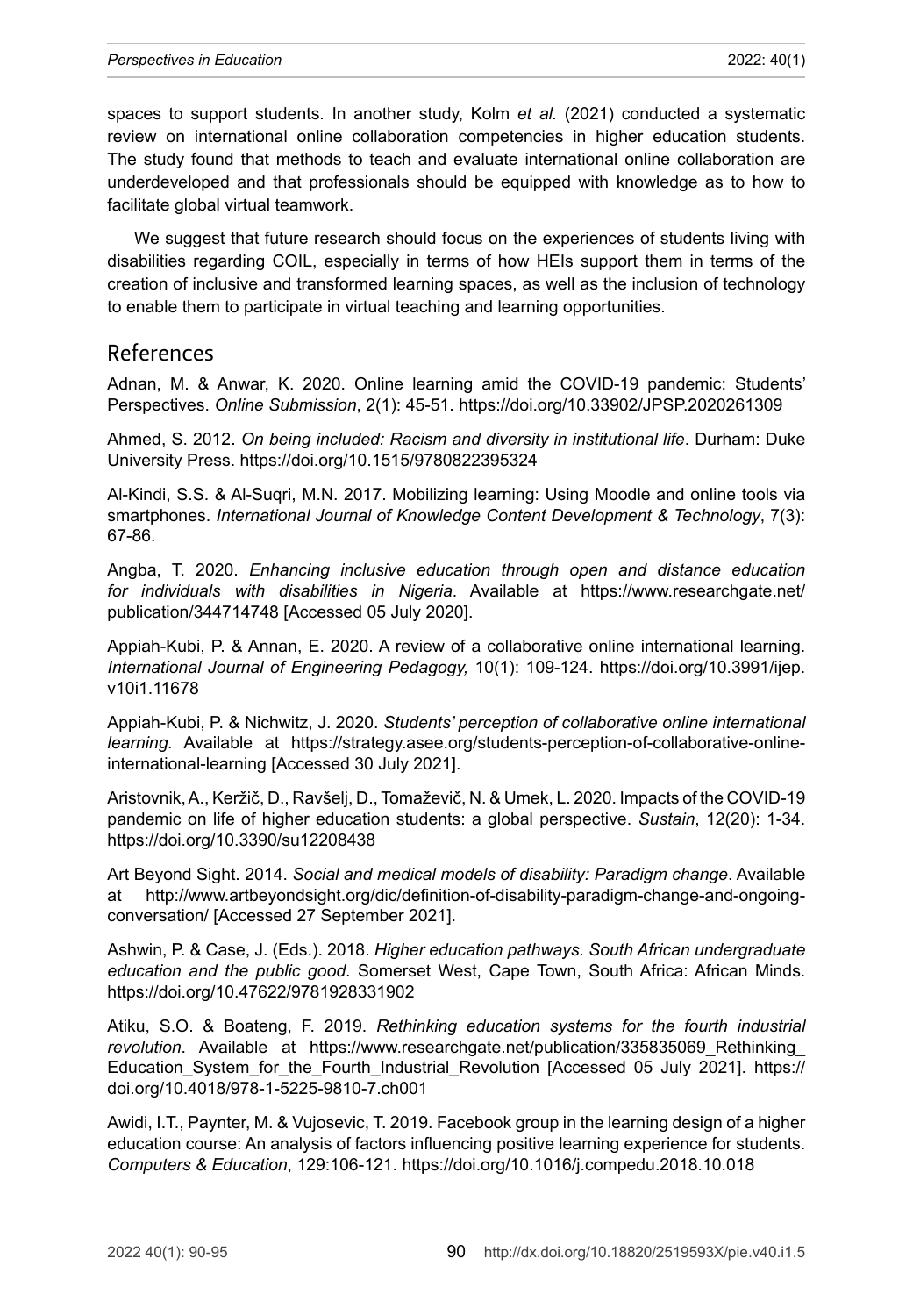Ball, S.J. 2015. What is policy? 21 years later: Reflections on the possibilities of policy research. *Discourse: Studies in the Cultural Politics of Education,* 36(3): 306-313. [https://doi.](https://doi.org/10.1080/01596306.2015.1015279) [org/10.1080/01596306.2015.1015279](https://doi.org/10.1080/01596306.2015.1015279)

Beelen, J. & Jones, E. 2015. Redefining internationalization at home. In A. Curaj, L. Matei, R. Pricopie, J Salmi & P Scott (Eds.). *The European higher education area. Between critical reflections and future policies* (pp. 59-72). New York: Springer.

Chukwuemeka, E.J. & Samaila, D. 2020. Teachers' perception and factors limiting the use of high-tech assistive technology in special education schools in North-West Nigeria. *Contemporary Educational Technology*, 11(1): 99-109. <https://doi.org/10.30935/cet.646841>

Cloudebate, U.J. 2019. *Can technology create equality for the disabled? – Have your say.*  Available at [https://businesstech.co.za/news/industry-news/343269/can-technology-create](https://businesstech.co.za/news/industry-news/343269/can-technology-create-equality-for-the-disabled-have-your-say/)[equality-for-the-disabled-have-your-say/](https://businesstech.co.za/news/industry-news/343269/can-technology-create-equality-for-the-disabled-have-your-say/) [Accessed 05 July 2021].

Codd, J.A. 1988. The construction and deconstruction of educational policy documents. *Journal of Education Policy*, 3(3): 235-247.<https://doi.org/10.1080/0268093880030303>

Daskal, J. & Sherman, J. 2020. *Data nationalism on the rise. The global push for state control of data*. Available at [https://datacatalyst.org/wp-content/uploads/2020/06/Data-Nationalism](https://datacatalyst.org/wp-content/uploads/2020/06/Data-Nationalism-on-the-Rise.pdf)[on-the-Rise.pdf](https://datacatalyst.org/wp-content/uploads/2020/06/Data-Nationalism-on-the-Rise.pdf) [Accessed 05 July 2021].

Department of Social Development (DSD). 2016. *White paper on the rights of persons with disabilities*. Pretoria: Government Printer.

Dhawan, S. 2020. Online learning: A panacea in the time of COVID-19 crisis. *Journal of Educational Technology Systems*, 49(1): 5-22. <https://doi.org/10.1177/0047239520934018>

Dikusar, A. 2018. *The use of technology in special education*. Available at: [https://](https://elearningindustry.com/use-of-technology-in-special-education) [elearningindustry.com/use-of-technology-in-special-education](https://elearningindustry.com/use-of-technology-in-special-education) [Accessed 27 September 2021].

English, A.R. 2016. John Dewey and the Role of the teacher in a globalized world: imagination, empathy, and third voice. *Educational Philosophy and Theory,* 48(10): 1046-1064. [https://doi.](https://doi.org/10.1080/00131857.2016.1202806) [org/10.1080/00131857.2016.1202806](https://doi.org/10.1080/00131857.2016.1202806)

Esche, M. 2018. *Incorporating collaborative online international learning (COIL) into study abroad courses: A training design*. Available at<https://digitalcollections.sit.edu/capstones/3096> [Accessed 06 July 2021].

Fernandez, S. 2021. Making space in higher education: disability, digital technology, and the inclusive prospect of digital collaborative making. *International Journal of Inclusive Education,*  25(12): 1375-1390. <https://doi.org/10.1080/13603116.2019.1610806>

Fry-Bowers, E.K. 2020. Children are at risk from COVID-19. *Journal of Pediatric Nursing,* 53: A10-A12. <https://doi.org/10.1016/j.pedn.2020.04.026>

Goria, C. & Guetta, L. 2020. *Transforming learning spaces for multilingual interaction: the outcomes of a workshop delivered at the 2020 eLearning symposium*. Available at [https://](https://files.eric.ed.gov/fulltext/ED607142.pdf) [files.eric.ed.gov/fulltext/ED607142.pdf](https://files.eric.ed.gov/fulltext/ED607142.pdf) [Accessed 04 July 2021]. [https://doi.org/10.14705/](https://doi.org/10.14705/rpnet.2020.42.1081) [rpnet.2020.42.1081](https://doi.org/10.14705/rpnet.2020.42.1081)

Harasim, L. 2012. *Learning theory and online technologies.* New York: Routledge. [https://doi.](https://doi.org/10.4324/9780203846933) [org/10.4324/9780203846933](https://doi.org/10.4324/9780203846933)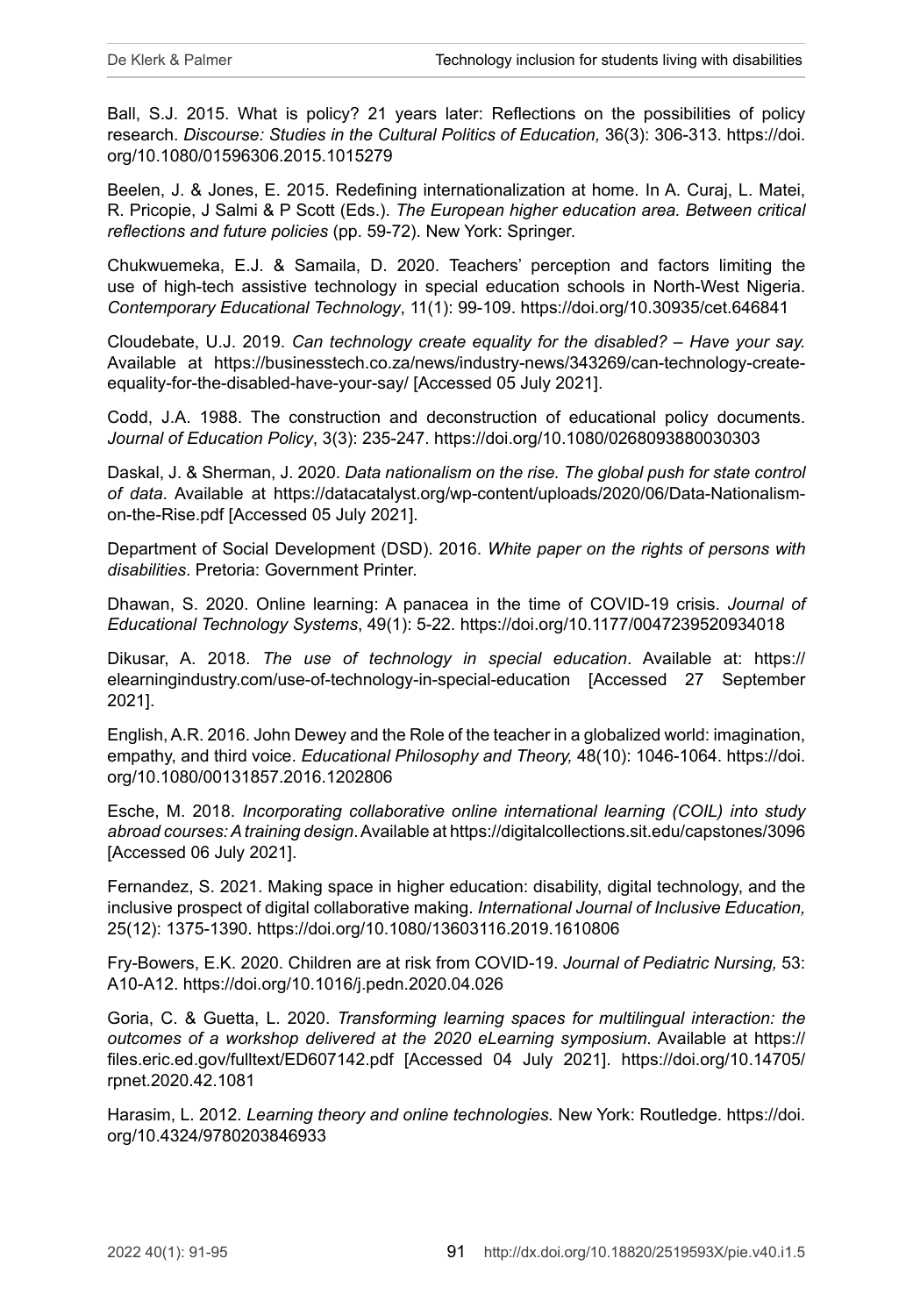Harris, J.M., Seo, M. & McKeown, J.S. 2021. Global competency through collaborative online international learning (COIL). *7th International Conference on Higher Education Advances (HEAd'21)*, 1351-1358.<https://doi.org/10.4995/HEAd21.2021.13080>

Hartshorne, K. 1999. *The making of education policy in South Africa*. Oxford: Oxford University Press.

Hersh, M.A. & Mouroutsou, S. 2015. Learning technology and disability: Overcoming barriers to inclusion: Evidence from a multi-country study. *IFAC-PapersOnLine,* 48(24): 083-088. <https://doi.org/10.1016/j.ifacol.2015.12.061>

Holeton, R. 2020. *Toward inclusive learning spaces: Physiological, cognitive, and cultural inclusion and the learning space rating system*. Available at: [https://er.educause.edu/](https://er.educause.edu/articles/2020/2/toward-inclusive-learning-spaces) [articles/2020/2/toward-inclusive-learning-spaces](https://er.educause.edu/articles/2020/2/toward-inclusive-learning-spaces) [Accessed 30 July 2021].

Howcroft, D. 2017. Graduates vocational skills for the management accountancy profession: Exploring the accounting education expectation – Performance gap. *Accounting Education*, 26(2): 459-481. <https://doi.org/10.1080/09639284.2017.1361846>

Howlett, C., Ferreira, J. & Blomfield, J. 2016. Teaching sustainable development in higher education. International Journal of Sustainability in Higher Education, 173: 305-321. [https://](https://doi.org/10.1108/IJSHE-07-2014-0102) [doi.org/10.1108/IJSHE-07-2014-0102](https://doi.org/10.1108/IJSHE-07-2014-0102)

Kaur, A., Shriram, R. & Ravichandran, P. 2011. A framework for online teaching and Learning: The S-care pedagogical model. *25th AAOU Annual Conference,* 1-12.

King de Ramirez, C. 2021. Global citizenship education through collaborative online international learning in the Borderlands: A case of the Arizona–Sonora Megaregion. *Journal of Studies in International Education*, 25(1): 83-99. <https://doi.org/10.1177/1028315319888886>

Kolm, A., de Nooijer, J., Vanherle, K., Werkman, A., Wewerka-Kreimel, D., Rachman-Elbaum, S. & van Merriënboer, J.J.G. 2021. International online collaboration competencies in higher education students: A systematic review. *Journal of Studies in International Education*, 2021: 1-19. <https://doi.org/10.1177/10283153211016272>

Korsgaard, M.T. 2016. An *Arendtian perspective on inclusive education*. Philosophy of Education Society of Great Britain. Annual Conference (1-3 April 2016). Oxford: Ne College.

Lakkala, S., Galkienė, A., Navaitienė, J., Cierpiałowska, T., Tomecek, S. & Uusiautti, S. 2021. Teachers supporting students in collaborative ways—an analysis of collaborative work creating supportive learning environments for every student in a school: Cases from Austria, Finland, Lithuania, and Poland. *Sustainability*, 13: 2804.<https://doi.org/10.3390/su13052804>

Liguori, E.W. & Winkler, C. 2020. From offline to online: Challenges and opportunities for entrepreneurship education following the COVID-19 pandemic. *Entrepreneurship Education and Pedagogy*, 3(4):346-351.<https://doi.org/10.1177/2515127420916738>

Maguvhe, M. 2015. Inclusive education: A transformation and human rights agenda under spotlight in South Africa. *African Journal of Disability,* 4(1): a183. [https://doi.org/10.4102/ajod.](https://doi.org/10.4102/ajod.v4i1.183) [v4i1.183](https://doi.org/10.4102/ajod.v4i1.183)

Marcillo-Gómez, M. & Desilus, B. 2016. Collaborative online international learning experience in practice opportunities and challenges. *Journal of Technology Management & Innovation,*  11(1): 30-35.<https://doi.org/10.4067/S0718-27242016000100005>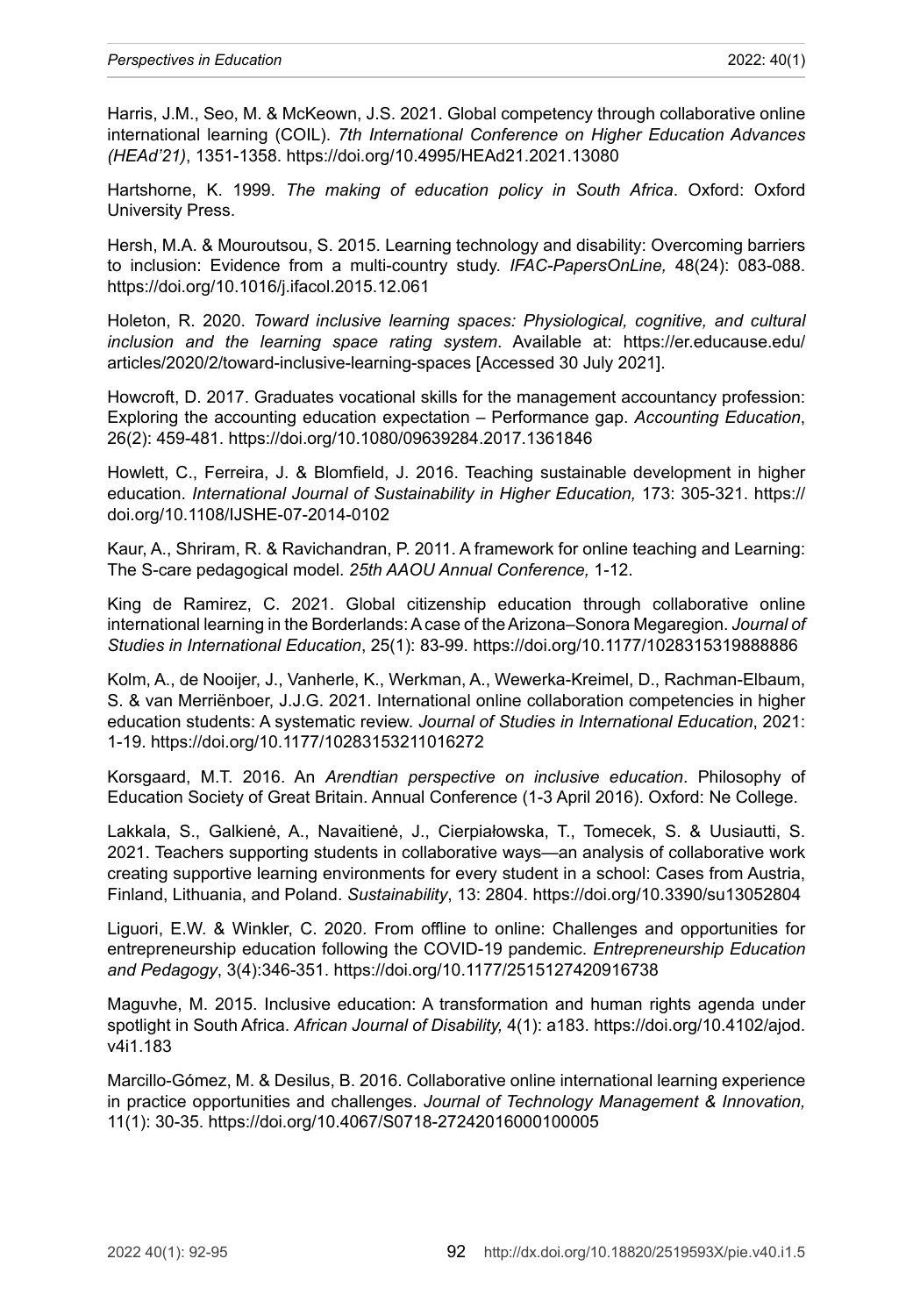Marsick, V. & Mezirow, J. 2002. *New work on transformative learning.* Available at: [http://www.](http://www.tcrecord.org) [tcrecord.org](http://www.tcrecord.org) [Accessed 30 July 2021].

Merriam, S. & Caffarella, R. 1999. *Learning in adulthood*, second edition. San Francisco: Jossey Bass.

Mudiamu, S.S. 2020. Faculty use of collaborative online international learning (COIL) for internationalization at home. Unpublished PhD thesis. Portland: Portland State University. <https://doi.org/10.15760/etd.7342>

Murdoch, D., English, A.R., Hintz, A., & Tyson, K. 2020. Feeling heard: Inclusive education, transformative learning, and productive struggle. *Educational Theory,* 70(5): 653–679. [https://](https://doi.org/10.1111/edth.12449) [doi.org/10.1111/edth.12449](https://doi.org/10.1111/edth.12449)

Ndlovu, S. 2021. Provision of assistive technology for students with disabilities in South African higher education. *International Journal of Environmental Research and Public Health,*  18: 1-19. https://doi.org/10.3390/ijerph18083892

Olssen, M., Codd, J. & O'Neill, A. 2004. *Education policy: Globalization, citizenship and democracy*. London: Sage Publications.

Ormrod, J.E. 2012. *Human learning,* sixth edition. Upper Saddle River, NJ: Pearson Education.

Ortega-Sánchez, M., Moñino, A., Bergillos, R.J., Magaña, P., Clavero, M., Díez-Minguito, M. & Baquerizo, A. 2018. Confronting learning challenges in the field of maritime and coastal engineering: Towards an educational methodology for sustainable development. *Journal of Cleaner Production*, 171(2018): 733-742. <https://doi.org/10.1016/j.jclepro.2017.10.049>

Osman, R., Ojo, E. & Hornsby, D.J. 2018. Transforming higher education towards a socially just pedagogy. *Journal of Human Behavior in the Social Environment,* 28(4): 393-396. [https://](https://doi.org/10.1080/10911359.2018.1476641) [doi.org/10.1080/10911359.2018.1476641](https://doi.org/10.1080/10911359.2018.1476641)

Penprase, B.E. 2018. The fourth industrial revolution and higher education. In N.W. Gleason (Ed.). *Higher education in the era of the fourth industrial revolution* (pp. 207-225). Singapore: Palgrave MacMillian. [https://doi.org/10.1007/978-981-13-0194-0\\_9](https://doi.org/10.1007/978-981-13-0194-0_9)

Peters, M.A. 2017. Technological unemployment: Educating for the fourth industrial revolution. *Journal of Self-Governance and Management Economics,* 5(1): 25-33. [https://doi.](https://doi.org/10.22381/JSME5120172) [org/10.22381/JSME5120172](https://doi.org/10.22381/JSME5120172)

Quiamzade, A., Mugny, G. & Butera, F. 2013. *Psychologie Sociale de la Connaissance* [*Social Psychology of Knowledge*]. Grenoble: Presses Universitaires de Grenoble [Grenoble University Press].

Razali, S.N., Shahbodin, F., Hussin, H. & Bakar, N. 2015. Online collaborative learning elements to propose an online project based collaborative learning model. *Jurnal Teknologi*  [*Journal of Technology*]*,* 77(23): 55-60.<https://doi.org/10.11113/jt.v77.6688>

Republic of South Africa. 2018. *White paper on the rights of persons with disabilities*. Pretoria: Government Printer.

Riauka, E. 2019. *The benefits of virtual exchange programs and collaborative online international learning*. Available at [https://www.universityaffairs.ca/career-advice/global](https://www.universityaffairs.ca/career-advice/global-campus/the-benefits-of-virtual-exchange-programs-and-collaborative-online-international-learning/)[campus/the-benefits-of-virtual-exchange-programs-and-collaborative-online-international](https://www.universityaffairs.ca/career-advice/global-campus/the-benefits-of-virtual-exchange-programs-and-collaborative-online-international-learning/)[learning/](https://www.universityaffairs.ca/career-advice/global-campus/the-benefits-of-virtual-exchange-programs-and-collaborative-online-international-learning/) [Accessed 30 July 2021].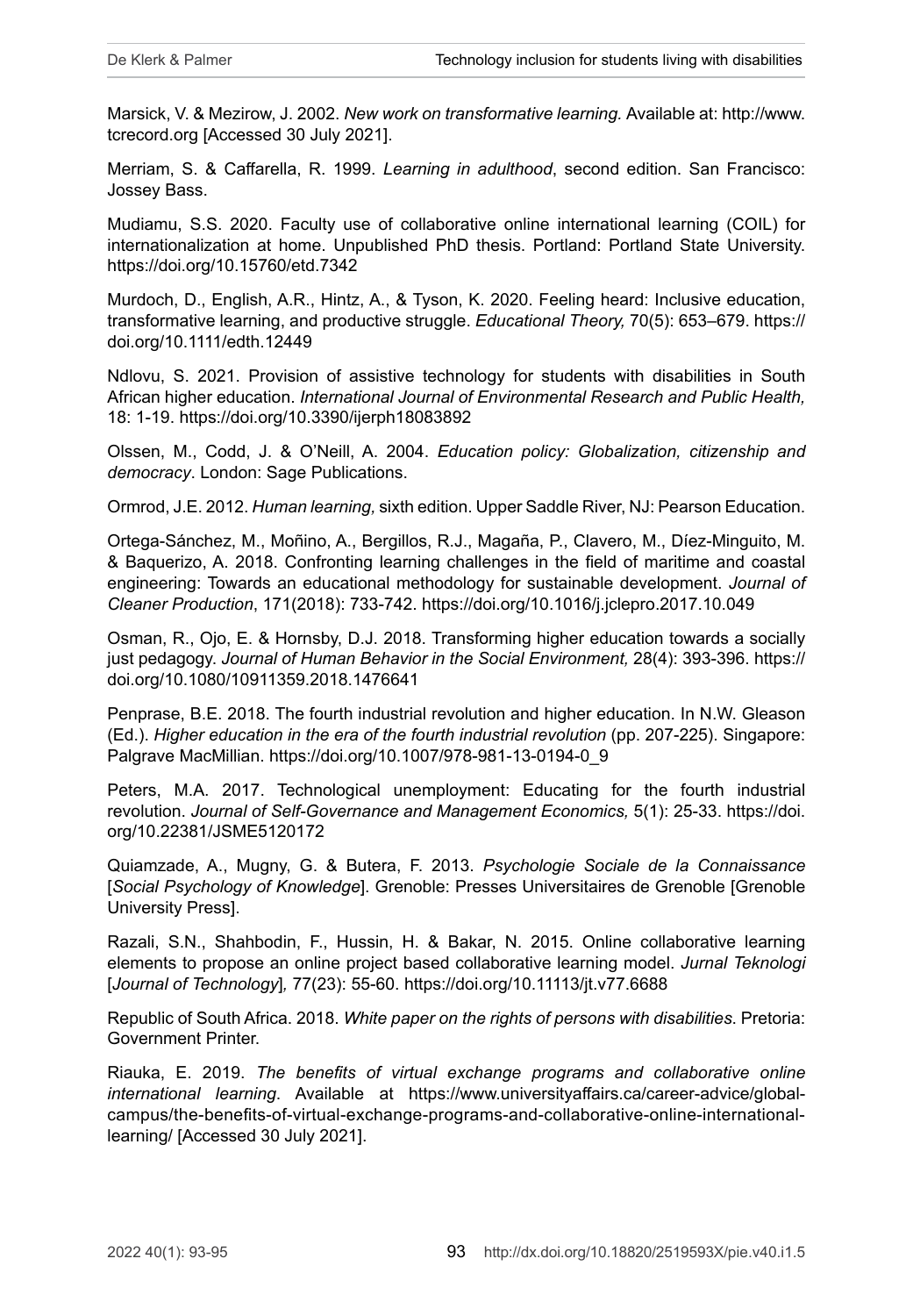Roselli, N.D. 2016. Collaborative learning: Theoretical foundations and applicable strategies to university. *Propósitos y Representaciones* [*Purposes and Representations*], 4(1): 219-280. <https://doi.org/10.20511/pyr2016.v4n1.90>

Rouse, M. & Florian*,* L. 2012. *Inclusive practice project: Final report*. Aberdeen, Scotland: University of Aberdeen.

Rubin, J. 2015. *Faculty guide for collaborative online international learning course development*. Available at: [http://www.ufic.ufl.edu/UAP/Forms/COIL\\_guide.pdf](http://www.ufic.ufl.edu/UAP/Forms/COIL_guide.pdf) [Accessed 27 September 2021].

Stoytcheva, M. 2017. Collaborative distance learning: Developing an online learning community. *Proceedings of the 43rd International Conference Applications of Mathematics in Engineering and Economics* AIP Conf. Proc. 1910, 060009-1–060009-8; [https://doi.](https://doi.org/10.1063/1.5014003) [org/10.1063/1.5014003](https://doi.org/10.1063/1.5014003) 

Streeter-Ferrari, M. & Wanderi, J. 2021. Global virtual learning: Wright State collaborative online international learning (COIL).

Tony, M.P. 2019. *The effectiveness of assistive technology to support children with specific learning disabilities: Teacher perspectives*. Unpublished Master's dissertation. Jönköping, Sweden: Jönköping University.

UNESCO. 1994. *The Salamanca statement and framework for action on special needs education*. Spain: UNESCO.

UNESCO. 2016. *Digital empowerment: access to information and knowledge using ICTs for persons with disabilities*. Available at [https://unesdoc.unesco.org/ark:/48223/pf0000244543](https://unesdoc.unesco.org/ark:/48223/pf0000244543 ) [Accessed 05 July 2021].

UNESCO. 2020. *Empowering students with disabilities during the COVID-19 crisis*. Available at: [https://bangkok.unesco.org/content/empowering-students-disabilities-during-covid-19](https://bangkok.unesco.org/content/empowering-students-disabilities-during-covid-19-crisis) [crisis](https://bangkok.unesco.org/content/empowering-students-disabilities-during-covid-19-crisis) [Accessed 27 September 2021].

United Nations (UN). 2015. *Transforming our world: The 2030 agenda for sustainable development; A/RES/70/1.* New York, NY, USA: United Nations.

Vygotsky, L.S. 1978. *Mind in society.* Cambridge, MA: Harvard University Press.

Wallace, F. 2018. *Assistive technology for students with disabilities*. Available at [https://](https://elearningindustry.com/assistive-technology-for-students-disabilities) [elearningindustry.com/assistive-technology-for-students-disabilities](https://elearningindustry.com/assistive-technology-for-students-disabilities) [Accessed 30 July 2021].

Wedemeyer, C.A. 1977. *Growth and structure of distance education*. London: Croom Helm.

Whalley, B., France, D., Park, J., Mauchline, A. & Welsh, K. 2021. Towards flexible personalized learning and the future educational system in the fourth industrial revolution in the wake of COVID-19. *Higher Education Pedagogies,* 6(1): 79-99. [https://doi.org/10.1080/23752696.20](https://doi.org/10.1080/23752696.2021.1883458) [21.1883458](https://doi.org/10.1080/23752696.2021.1883458)

Wooltorton, S., Wilkinson, A., Horwitz, P., Bahn, S., Redmond, J. & Dooley, J. 2015. Sustainability and action research in universities. *International Journal of Sustainability in Higher Education*, 16(1): 424-439. <https://doi.org/10.1108/IJSHE-09-2013-0111>

World Bank. 2020. *Educational policies in the COVID-19 pandemic: What can Brazil learn from the rest of the world?* Available at [http://pubdocs.worldbank.org/en/511671585947801777/](http://pubdocs.worldbank.org/en/511671585947801777/EDUCATIONAL-POLICIES-IN-THE-COVID-19-PANDEMIC-WHAT-CAN-BRAZIL-LEARN-FROM-THE-REST-OF-THE-WORLD.pdf) [EDUCATIONAL-POLICIES-IN-THE-COVID-19-PANDEMIC-WHAT-CAN-BRAZIL-LEARN-](http://pubdocs.worldbank.org/en/511671585947801777/EDUCATIONAL-POLICIES-IN-THE-COVID-19-PANDEMIC-WHAT-CAN-BRAZIL-LEARN-FROM-THE-REST-OF-THE-WORLD.pdf)[FROM-THE-REST-OF-THE-WORLD.pdf](http://pubdocs.worldbank.org/en/511671585947801777/EDUCATIONAL-POLICIES-IN-THE-COVID-19-PANDEMIC-WHAT-CAN-BRAZIL-LEARN-FROM-THE-REST-OF-THE-WORLD.pdf) [Accessed 06 July 2021].